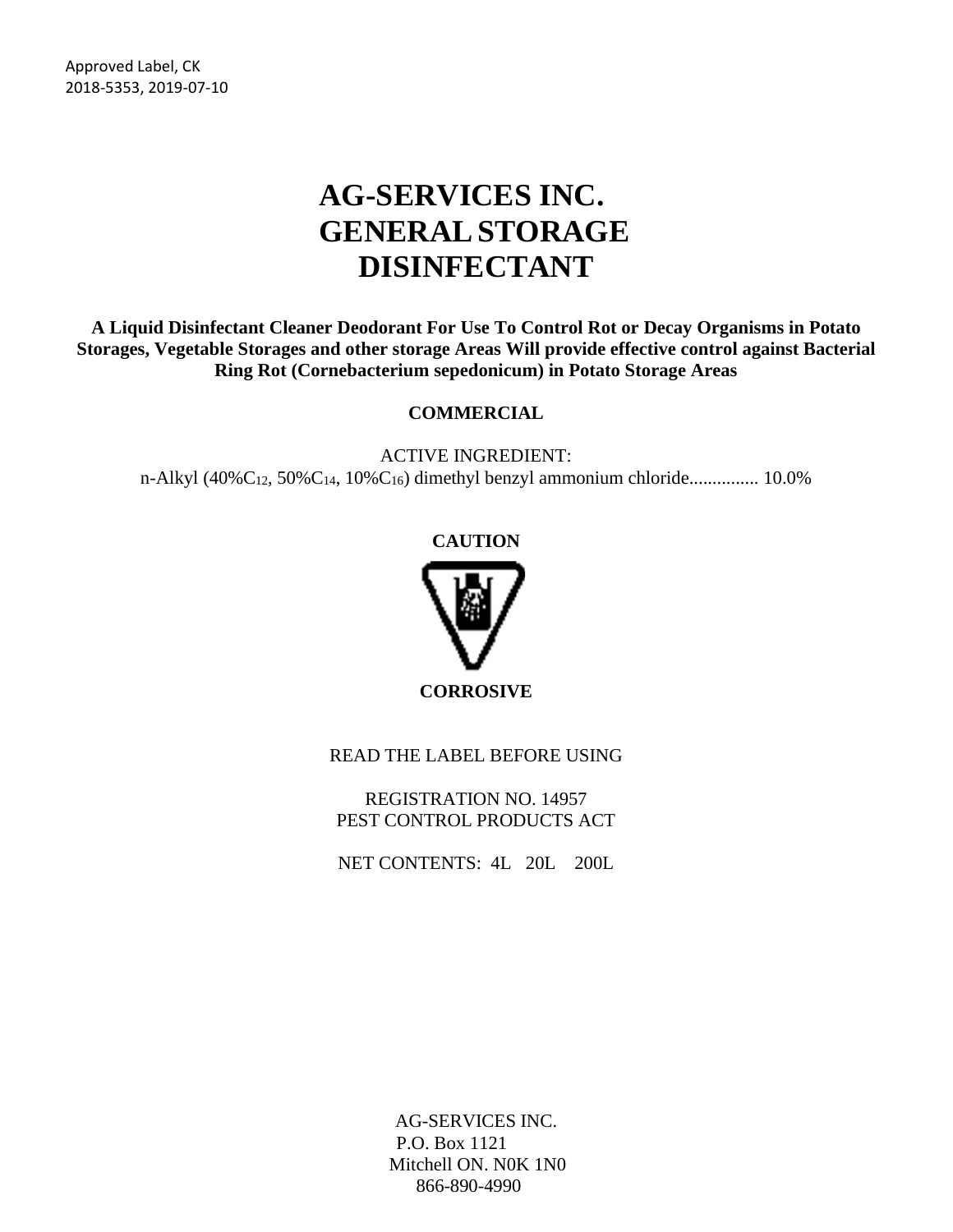#### **PRECAUTIONS:**

KEEP OUT OF RE ACH OF CHIL DREN. Corrosive, causes severe eye and skin dam age. Do not get in eyes, on skin or on clothing. Avoid contamination of food.

NOTE: Do not breathe mist of diluted chemical created from pressure washer applications. Wear suitable protective clothing, (gloves, goggles, rubber boots, wet suit, mist respirator) when using pressure washer system. Wear chemical-resistant gloves, long pants, a long-sleeved shirt and shoes when handling this concentrate.

## **FIRST AID:**

In case of contact with eyes, hold eye open and rinse slowly and gently with water for 15–20 minutes. Remove contact lenses, if present, after the first 5 minutes, then continue rinsing eye. Call a poison control centre or doctor for treatment advice.

In case of contact with skin or clothing, take off contaminated clothing. Rinse skin immediately with plenty of water for 15–20 minutes. Call a poison control centre or doctor for treatment advice.

If inhaled: Move person to fresh air. If person is not breathing, call 911 or an ambulance, then give artificial respiration, preferably mouth-to-mouth, if possible. Call a poison control centre or doctor for further treatment advice.

If swallowed, call a poison control centre or doctor immediately for treatment advice. Have person sip a glass of water if able to swallow. Do not induce vomiting unless told to do so by a poison control centre or doctor. Do not give anything by mouth to an unconscious person.

Take container, label or product name and Pest Control Product Registration Number with you when seeking medical attention.

#### **TOXICOLOGICAL INFORMATION:**

Probable mucosal damage may contraindicate the use of gastric lavage. Measures against circulatory shock, respiratory depression, and convulsions may be needed.

## **ENVIRONMENTAL HAZARDS**

This product is toxic to fish and other aquatic organisms. It is not to be used in circumstances that would cause or allow it to enter lakes, streams, ponds, estuaries, oceans or other waters in contravention of federal or provincial regulatory requirements. Do not discharge effluent containing this product into sewer systems without previously notifying the sewage treatment plant authority. The requirements of applicable laws should be determined before using the product.

#### **DISPOSAL:**

1. Triple- or pressure-rinse the empty container. Add the rinsings to the spray mixture in the tank.

- 2. Follow provincial instruction for any required additional cleaning of the container prior to its disposal.
- 3. Make the empty container unsuitable for further use.
- 4. Dispose of the container in accordance with provincial requirements.

5. For information on disposal of unused, unwanted product, contact the manufacturer or the provincial regulatory agency. Contact the manufacturer and the provincial regulatory agency in case of a spill, and for clean-up of spills.

## **NOTICE TO USER:**

This pest control product is to be used only in accordance with the directions on the label. It is an offence under the *Pest Control Products Act* to use this product in a way that is inconsistent with the directions on the label.

## **PRODUCT INFORMATION:**

Ag-Services Inc. General Storage Disinfectant is a disinfectant cleaner and deodorant when used as directed and also provides effective control of bacterial ring rot (Cornebacterium sepedonicum). For best results, hard non